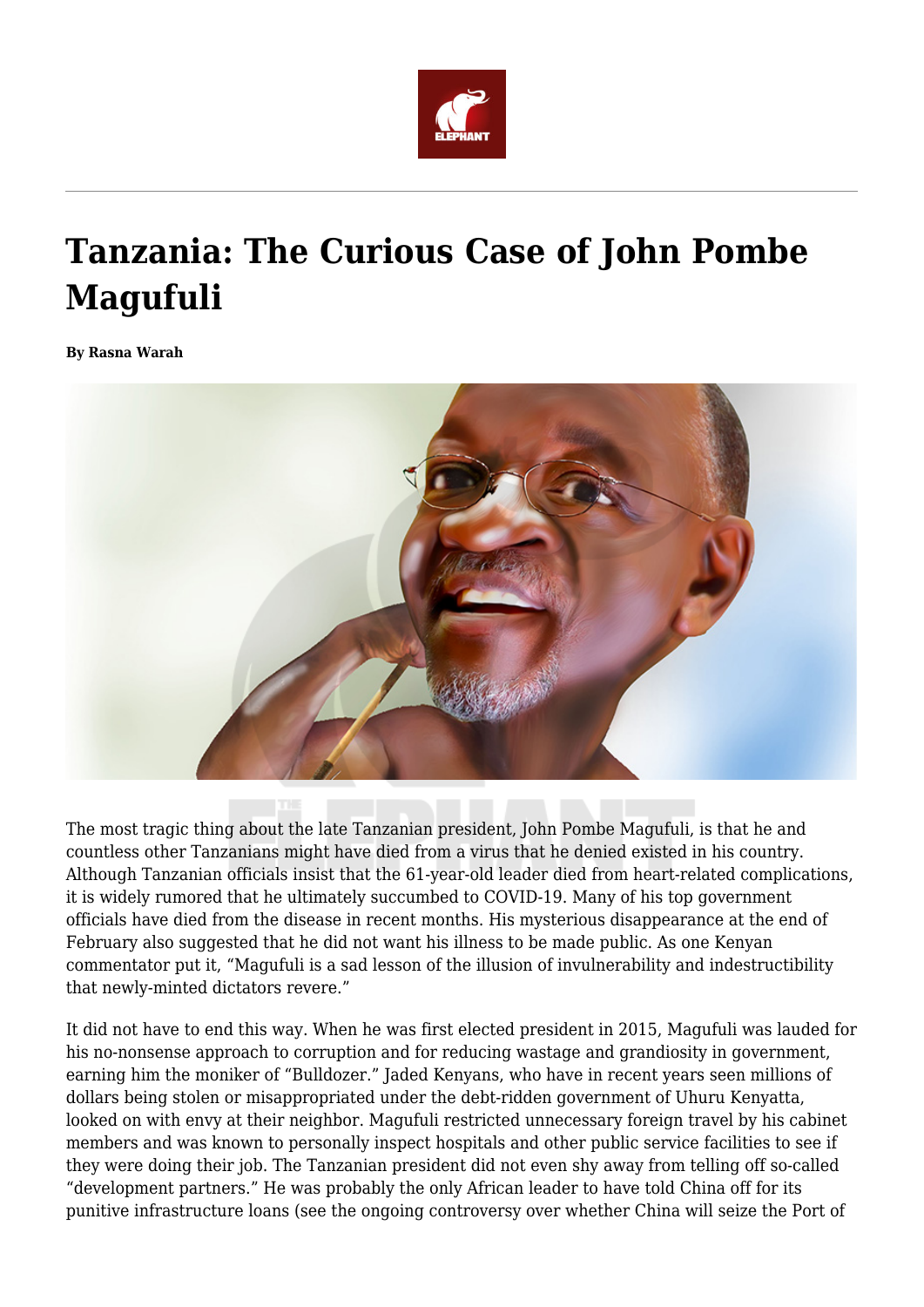Mombasa if Kenya defaults on its loans). Kenyans even created the hashtag #WhatWouldMagufuliDo to remind their own leaders what they were doing wrong.

But as the years went by, Magufuli became increasingly authoritarian, but not in the usual way of African dictators—which often involves the use of military might and the rigging of elections—but in a bizarre Donald Trump kind of way. Despite being a highly qualified scientist (he held a PhD in Chemistry), Magufuli turned his back on science last year by announcing that there was no coronavirus in Tanzania. He refused to impose lockdowns and social distancing measures (let alone consider the option of less extreme response strategies), and stopped releasing public health data on the number of COVID-19 cases in Tanzania. This not only made Tanzanians more vulnerable to the virus, but also posed health risks to countries that shared a border with Tanzania. Schools and restaurants remained open even as stories of people dying in hospitals from "pneumonia" were spreading.

The cracks had already begun to appear within months of his presidency. Shortly after assuming office, Magufuli started displaying the hallmarks of a tin-pot dictator. He banned political activities on the pretext that they interfered with "nation building." He curtailed media freedom and arrested opposition leaders. Journalists who opposed his policies were harassed. In 2017, he decreed that girls who fell pregnant would not be allowed to attend school, a policy that shocked education officials and women's rights activists alike. He also started displaying xenophobic tendencies that portrayed foreigners as the enemies of the Tanzanian people.

Commenting on his rule, the researcher Abdullahi Boru Halakhe described the difference between Magufuli and his widely respected and revered predecessor Julius Nyerere as the following: "Nyerere was an outward-looking globalist who saw Tanzania as a leader in world affairs. He invited people of African and non-African origin to witness Tanzania's nascent experiment with an alternative model of governance and economic independence that was not controlled and exploited by global capital. Magufuli, on the other hand, is an inward-looking provincial nativist who wants a Tanzania for Tanzanians alone."

Despite its poverty and dependence on donor aid, Tanzania has always been viewed as a nation that does not suffer from the sicknesses of its neighbor Kenya, where an avaricious and visionless political elite has no qualms about hollowing out the state for its own benefit, or of Uganda, where an ageing dictator is ruthlessly crushing a youthful opposition to maintain a hold on power. When a Tanzanian is in the room, Kenyans feel slightly uncomfortable, even ashamed, because we know that unlike Kenya, Tanzania is held together by an ideology that is not centered around primitive wealth accumulation and individualism, and also because we have never had a visionary leader like Nyerere. Fondly called "Mwalimu" (meaning teacher in Kiswahili), he once said that "We, the people of Tanganyika [what Tanzania was called before its union with Zanzibar in 1964] , would like to light a candle and put it on top of Mount Kilimanjaro which would shine beyond our borders giving hope where there was despair, love where there was hate, and dignity where there was before only humiliation."

While Nyerere's African socialist experiment of Ujamaa was largely an economic failure in Tanzania, it left a psychological and social legacy of brotherhood and unity among the people. While Kenyans often deride Tanzania for its socialist tendencies that have only spawned more poverty, they have always maintained a certain amount of respect for the country and its leaders, even those who ended up being corrupt—because we know that despite its poverty, Tanzania has always held the moral high ground on affairs to do with the continent. When Kenya was secretly supporting the apartheid regime in South Africa in the 1970s, Tanzania was the frontline state that was actively arming and hosting the African National Congress and Pan-Africanist Congress's anti-apartheid struggle. When Kenya almost descended into an ethnic-based civil war after the 2007 elections, it was the Tanzanian